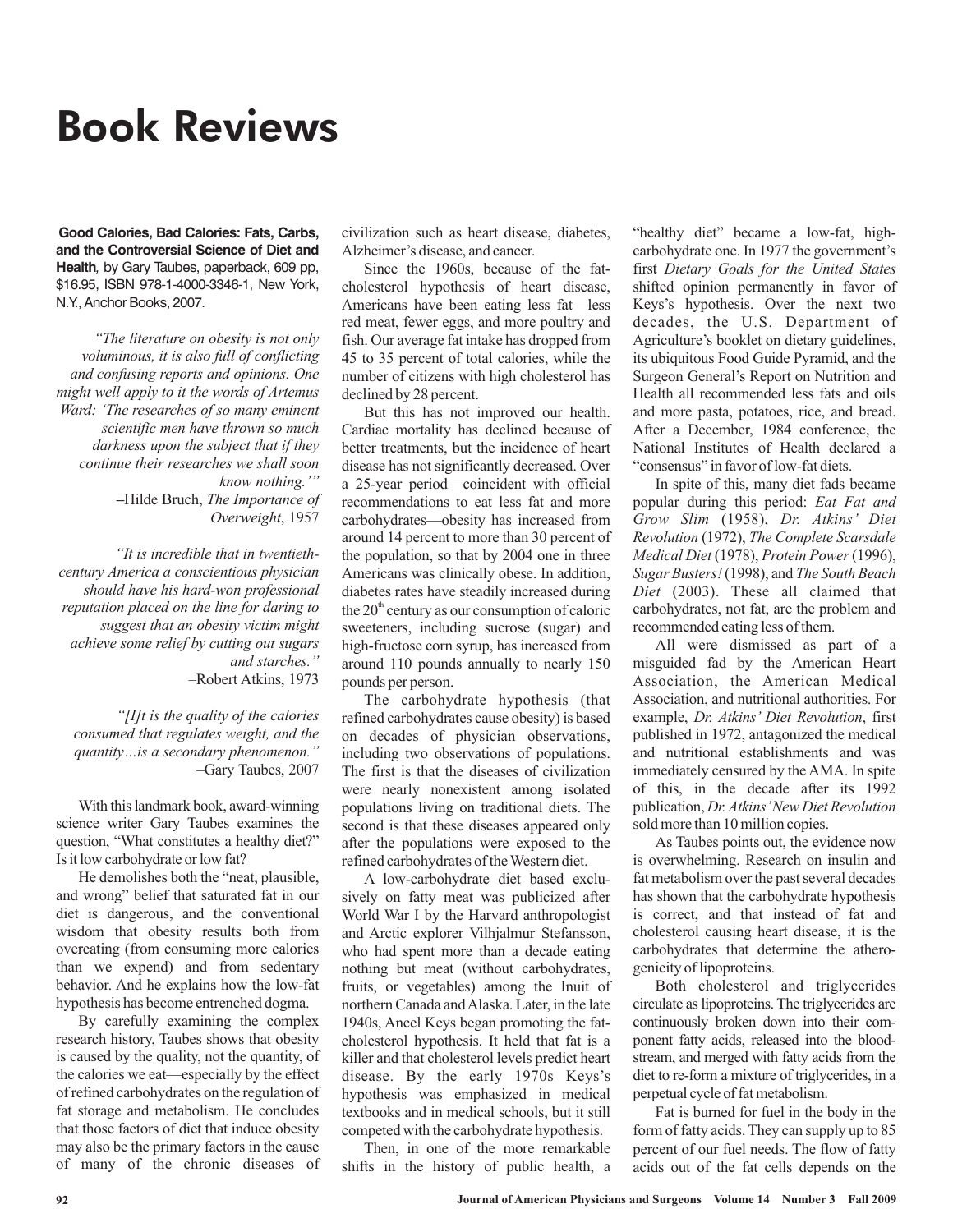blood levels of glucose and insulin. When surplus glucose is present, the glucose (instead of the free fatty acids) is burned as fuel in the tissues, while the fatty acids enter the fat cells for storage as fat. So increasing our intake of refined dietary carbohydrate increases the storage of fat, while increasing our fat intake and restricting carbohydrates decreases our fat stores.

Table sugar and high-fructose corn syrup are unique refined carbohydrates that have especially harmful effects. Table sugar (sucrose) is an equal mixture of glucose and fructose. With digestion, the glucose enters the bloodstream and raises the glucose (and the insulin) level, which allows the glucose to be used for energy in the tissues. But around a third of the glucose is transformed into fat (triglycerides) by the liver.

And nearly all the fructose portion of the sucrose enters the liver where it, too, is converted into triglycerides. These are secreted as lipoproteins, which travel to the fat cells for storage. This fructose-induced lipogenesis means that more sugar and fructose in the diet will lead to a higher level of serum triglycerides.

Fructose also increases the oxidation of LDL particles, which is one step in the formation of atherosclerosis. Taubes cites experimental evidence that suggests this oxidation process also may be involved in the causation of other chronic diseases of civilization, such as diabetes and Alzheimer's disease.

As Good Calories, Bad Calories shows, it has taken us more than 100 years to learn that the same diet that sustained us in the Stone Age is the one that will keep us healthiest in the  $21<sup>st</sup>$  century. The problem has been with the politically correct "consensus" science. It begins with a false hypothesis—that obesity results from excess calories and/or inadequate physical activity—and then repeatedly tries and *fails* to explain the evidence. This enormous enterprise, that purports to be a science instead has functioned like a religion.

Taubes excoriates the diet researchers for not being scientists. As he points out, the scientific obligation is first to establish the cause of disease. But the scientific method has been subverted. The institutionalized vigilance that is basic to science—an "unending exchange of critical judgment" has been absent. As an example, Taubes points out that the diet discovered by Stefansson in the 1920s, which consists entirely of animal products and green vegetables, and is entirely devoid of starches, sugar, and flour, still has not been tested.

Gary Taubes is a national treasure. His years of painstaking research, if recognized, will enable millions of people to improve their health and prolong their lives.

> Helvetia, W.V. **Jerome C. Arnett, Jr., M.D.**

**Indoctrination U.: The Left's War Against Academic Freedom***,* by David Horowitz, hardback, 159 pp, \$21.95, ISBN 1-59403-190- 8, New York, N.Y., Encounter Books, 2007.

*"[R]adical politics is essentially a religious vocation." "Politics is the art of the possible. Religion is the pursuit of an ideal." "[T]he purpose of an education is to teach students how to think, not what to think."*

–David Horowitz

Rational observers of recent American political events see the continuing tyranny by our elected officials as the cause of our economic downfall, and perhaps even the end of our Constitutional Republic. A large segment of voters apparently has been brainwashed into accepting liberal policies whose agenda is the destruction of America itself. The voters seem strangely unable to think for themselves.

Author David Horowitz (Radical Son, Left Illusions) recognized one cause of this problem several years ago and set out to correct it. Here he tells the tragic story of the Left's successful campaign against academic freedom in our colleges and universities that has transformed American popular culture through the systemic corruption of academic standards.

Early in the last century, university scholars needed protection from donors and politicians so they could publish the results of their research without interference. The American Association of University Professors published the "Declaration of Principles on Academic Freedom and Academic Tenure" in 1915. It specified two basic rights—one for faculty and the other for students. The professors were guaranteed freedom in their professional research. On the other hand, they were not to use their authority to indoctrinate their students.

But over the past few decades activists from the Sixties, who themselves have become faculty, have inserted the political agenda of the Left into academic curricula. These faculty insiders see the universities as platforms from which they hope to change the world.All opposing (politically incorrect) ideas are suppressed through speech codes and collective disapproval.

Horowitz explains that this has led to a radicalized academic culture that threatens the university as an institution. It has closed down the Socratic interrogation of values and lives—the idea that had previously governed the liberal arts curriculum. It also has deconstructed our social cohesion and our national identity by dividing our communities into warring classes, genders, and races.

Horowitz recognizes this process as simply one faction of society trying to impose its agenda of "social justice" on all the other factions. This idea of "social justice" is a secular version of heaven on earth, of a world without "racism," "sexism," or "classism." To the post-Communist Left, it represents the triumph of the "oppressed" over the "oppressors." It justifies any means used by the "army of the saints" against their evil opponents (all the other factions of society).

Horowitz offers several examples of the resulting liberal academic programs:

At the University of Texas a student can major in radical politics.

The University of Colorado's Sociology 5055, "Modern Marxist Theory," is a course on how to be a Marxist.

The entire field of "peace studies" (there are more than 250 "peace study" programs in the U.S.) has a political agenda that is anti-capitalist. It teaches that America is a terrorist state and that the terrorists are liberators of the world's oppressed.

Duke University's Women's Studies Department describes America as an oppressive and imperial capitalist patriarchy.

The entire Social Work Program at Kansas State University is an advocacy program for left-wing "solutions" to social problems. Its Social Work 510, "Social Welfare as a Social Institution," is a course in the evils of American capitalism that presents the Marxist view of American history.

Even worse, our 1,500 education schools are training the next generation of K-12 teachers in "social justice." A prominent leader in this movement is President Obama's mentor, Professor WilliamAyers.Aformer head of the terrorist Weather Underground, he is now the Distinguished Professor of Education and Senior University Scholar at the University of Illinois at Chicago. He is the editor of a 12-volume Columbia Teachers College series, "Teaching for Social Justice." Incredibly, this "social justice" agenda is supported both by the National Council for